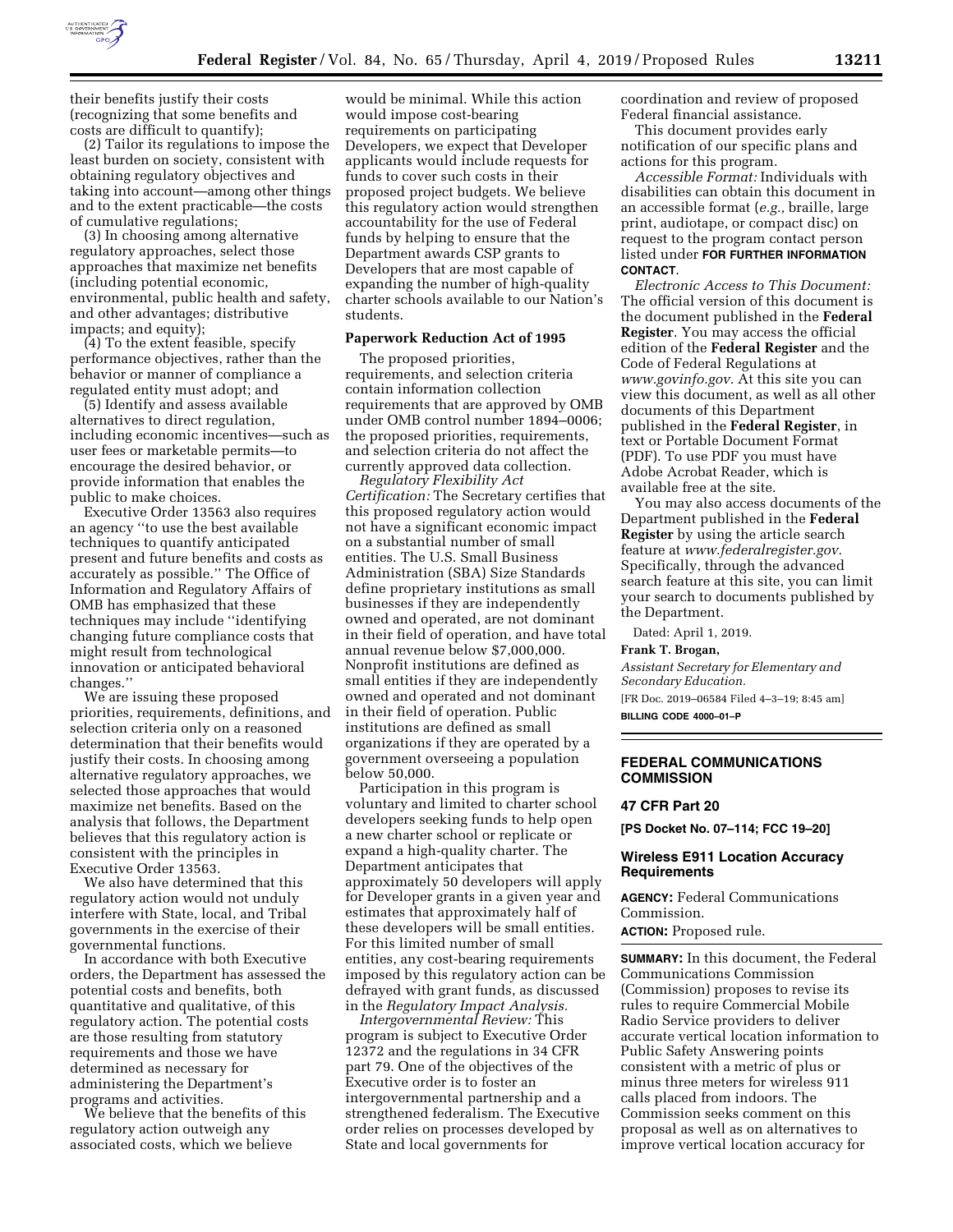wireless 911 calls made from multistory buildings.

**DATES:** Comments are due on or before May 20, 2019 and reply comments are due on or before June 18, 2019.

**ADDRESSES:** You may submit comments, identified by PS Docket No. 07–114 by any of the following methods:

• *Federal Communications Commission's website: [http://](http://www.fcc.gov/ecfs/) [www.fcc.gov/ecfs/.](http://www.fcc.gov/ecfs/)* Follow the instructions for submitting comments.

• *Mail:* Filings can be sent by hand or messenger delivery, by commercial overnight courier, or by first-class or overnight U.S. Postal Service mail (although the Commission continues to experience delays in receiving U.S. Postal Service mail). All filings must be addressed to the Commission's Secretary, Office of the Secretary, Federal Communications Commission.

• *People with Disabilities:* Contact the Commission to request reasonable accommodations (accessible format documents, sign language interpreters, CART, etc.) by email: *[FCC504@fcc.gov](mailto:FCC504@fcc.gov)*  or phone: 202–418–0530 or TTY: 202– 418–0432.

For detailed instructions for submitting comments and additional information on the rulemaking process, see the **SUPPLEMENTARY INFORMATION** section of this document.

**FOR FURTHER INFORMATION CONTACT:**  Brenda Boykin, Policy and Licensing Division, Public Safety and Homeland Security Bureau, (202) 418–2062 or via email at *[Brenda.Boykin@fcc.gov;](mailto:Brenda.Boykin@fcc.gov)* Nellie Foosaner, Policy and Licensing Division, Public Safety and Homeland Security Bureau, (202) 418–2925 or via email at *[Nellie.Foosaner@fcc.gov.](mailto:Nellie.Foosaner@fcc.gov)* 

**SUPPLEMENTARY INFORMATION:** This is a summary of the Commissions Fourth Further Notice of Proposed Rulemaking in PS Docket No. 07–114, released on March 18, 2019. The full text of this document is available for public inspection during regular business hours in the FCC Reference Center, Room CY–A257, 445 12th Street SW, Washington, DC 20554, or online at *[www.fcc.gov.](http://www.fcc.gov)* 

### **Paperwork Reduction Act**

This document does not contain proposed information collection requirements subject to the Paperwork Reduction Act of 1995, Public Law 104– 13. In addition, therefore, it does not contain any proposed information collection burden for small business concerns with fewer than 25 employees, pursuant to the Small Business Paperwork Relief Act of 2002, Public Law 107–198, see 44 U.S.C. 3506(c)(4).

Pursuant to sections 1.415 and 1.419 of the Commission's rules, 47 CFR 1.415, 1.419, interested parties may file comments and reply comments on or before the dates indicated on the first page of this document. Comments may be filed using the Commission's Electronic Comment Filing System (ECFS). *See Electronic Filing of Documents in Rulemaking Proceedings,*  63 FR 24121 (1998).

■ Electronic Filers: Comments may be filed electronically using the internet by accessing the ECFS: *[http://apps.fcc.gov/](http://apps.fcc.gov/ecfs/)  [ecfs/.](http://apps.fcc.gov/ecfs/)* 

Paper Filers: Parties who choose to file by paper must file an original and one copy of each filing. If more than one docket or rulemaking number appears in the caption of this proceeding, filers must submit two additional copies for each additional docket or rulemaking number.

Filings can be sent by hand or messenger delivery, by commercial overnight courier, or by first-class or overnight U.S. Postal Service mail. All filings must be addressed to the Commission's Secretary, Office of the Secretary, Federal Communications Commission.

• All hand-delivered or messengerdelivered paper filings for the Commission's Secretary must be delivered to FCC Headquarters at 445 12th St. SW, Room TW–A325, Washington, DC 20554. The filing hours are 8:00 a.m. to 7:00 p.m. All hand deliveries must be held together with rubber bands or fasteners. Any envelopes and boxes must be disposed of *before* entering the building.

 $\blacksquare$  Commercial overnight mail (other than U.S. Postal Service Express Mail and Priority Mail) must be sent to 9050 Junction Drive, Annapolis Junction, MD 20701.

■ U.S. Postal Service first-class, Express, and Priority mail must be addressed to 445 12th Street SW, Washington DC 20554.

*People with Disabilities:* To request materials in accessible formats for people with disabilities (braille, large print, electronic files, audio format), send an email to *[fcc504@fcc.gov](mailto:fcc504@fcc.gov)* or call the Consumer & Governmental Affairs Bureau at 202–418–0530 (voice), 202– 418–0432 (tty).

The proceeding this Notice initiates shall be treated as a ''permit-butdisclose'' proceeding in accordance with the Commission's *ex parte* rules. Persons making *ex parte* presentations must file a copy of any written presentation or a memorandum summarizing any oral presentation within two business days after the presentation (unless a different deadline

applicable to the Sunshine period applies). Persons making oral *ex parte*  presentations are reminded that memoranda summarizing the presentation must (1) list all persons attending or otherwise participating in the meeting at which the *ex parte*  presentation was made, and (2) summarize all data presented and arguments made during the presentation. If the presentation consisted in whole or in part of the presentation of data or arguments already reflected in the presenter's written comments, memoranda or other filings in the proceeding, the presenter may provide citations to such data or arguments in his or her prior comments, memoranda, or other filings (specifying the relevant page and/or paragraph numbers where such data or arguments can be found) in lieu of summarizing them in the memorandum. Documents shown or given to Commission staff during *ex parte* meetings are deemed to be written *ex parte* presentations and must be filed consistent with rule 1.1206(b). In proceedings governed by rule 1.49(f) or for which the Commission has made available a method of electronic filing, written *ex parte* presentations and memoranda summarizing oral *ex parte*  presentations, and all attachments thereto, must be filed through the electronic comment filing system available for that proceeding, and must be filed in their native format (*e.g.,* .doc, .xml, .ppt, searchable .pdf). Participants in this proceeding should familiarize themselves with the Commission's *ex parte* rules.

#### **I. Introduction**

1. Since the Commission first adopted its wireless Enhanced 911 (E911) location accuracy rules in 1996, the wireless landscape has undergone major changes. In 2018 the number of Americans with smartphones rose to 77%, up from just 35% in Pew Research Center's first survey of smartphone ownership conducted in 2011. As the adoption of cellphones and smartphones has skyrocketed, they have become an indispensable tool to protect consumers' health, property, and wellbeing, and many Americans are now relying on mobile phones as their only phones. Consumers make 240 million calls to 911 each year, and in many areas 80% or more of these calls are from wireless phones. For both first responders and consumers, the capability to locate wireless 911 callers quickly and accurately is of critical importance regardless of where the call originates.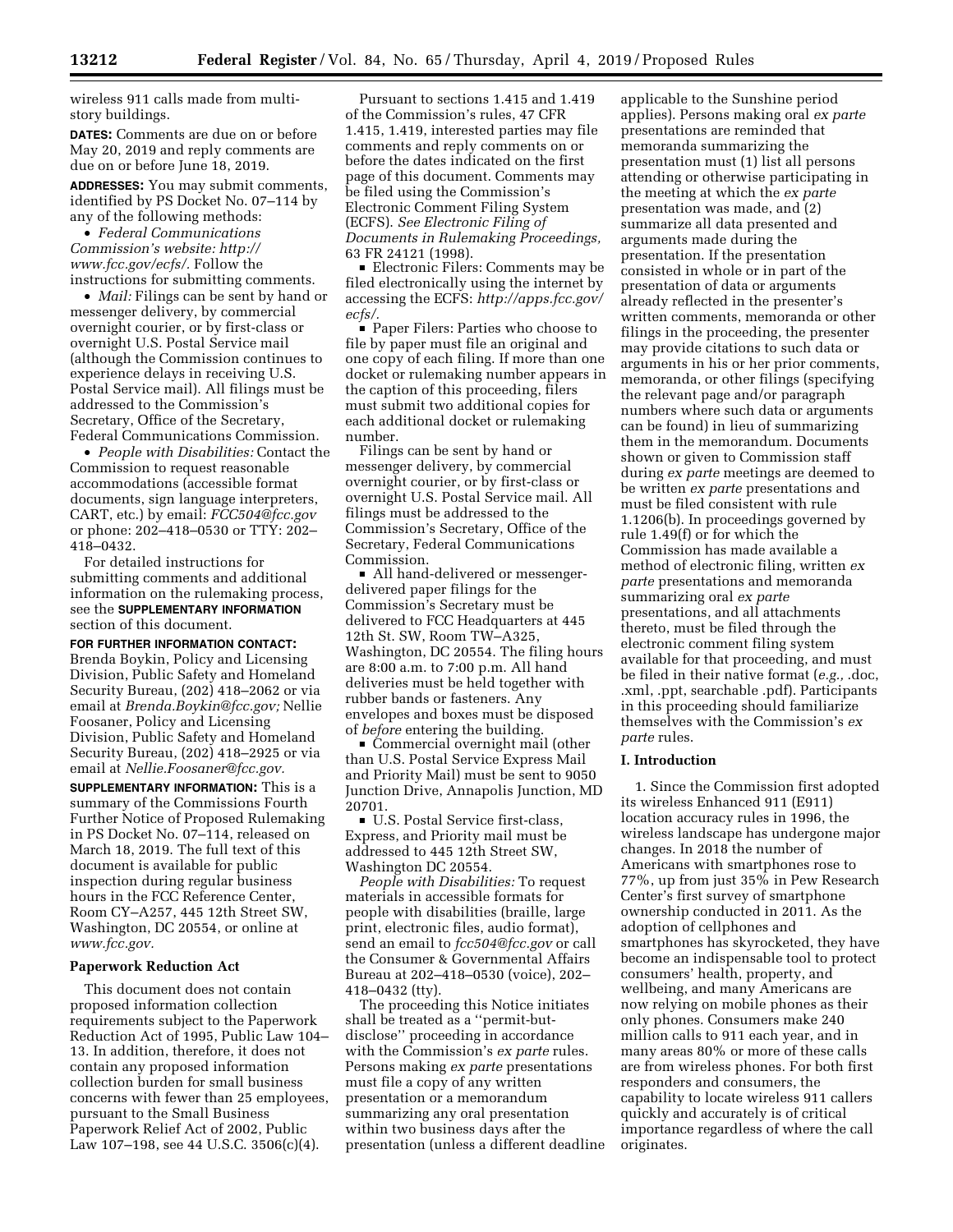2. To ensure that first responders and Public Safety Answering Points (PSAPs) can find 911 callers quickly and accurately when a consumer calls from a multi-story building, we propose a vertical, or z-axis, location accuracy metric of plus or minus 3 meters relative to the handset for each of the benchmarks and geographic requirements previously established in the Commission's E911 wireless location accuracy rules. This proposed metric will more accurately identify the floor level for most 911 calls, reduce emergency response times, and save lives.

### **II. Background**

3. In the 2014 Third Further Notice of Proposed Rulemaking in this proceeding, the Commission proposed measures and timeframes to improve location accuracy for wireless E911 calls originating indoors, including, among others, a 3-meter z-axis metric for 80% of such calls. In the 2015 Fourth Report and Order in this proceeding, the Commission established benchmarks and timetables for the deployment of zaxis technology or dispatchable location (which includes a vertical location component) in the top 50 Cellular Market Areas, but deferred a decision on a specific z-axis metric until it received additional testing data. Specifically, the Commission required the four nationwide Commercial Mobile Radio Service (CMRS) providers to establish a test bed to develop a proposed z-axis accuracy metric and to submit the proposed metric to the Commission for approval within 3 years (*i.e.,* by August 3, 2018). The Commission stated that the proposal would be placed out for public comment.

4. On August 3, 2018, CTIA submitted the ''Stage Z Test Report'' (Report or Stage Z Test Report) on behalf of the four nationwide CMRS providers. According to the Report, Stage Z testing sought to assess the accuracy of solutions that use barometric pressure sensors in the handset for determining altitude in support of E911. Two vendors, NextNav LLC (NextNav) and Polaris Wireless, Inc. (Polaris), participated in Stage Z. The test results showed that in 80% of NextNav test calls, vertical location was identified to a range of 1.8 meters or less, while 80% of Polaris test calls yielded a vertical accuracy range of 4.8 meters or less. The Report noted that Polaris' performance ''could likely be significantly improved should a more robust handset barometric sensor calibration approach [than that used in the test bed] be applied.''

5. In its August 3, 2018, cover letter submitting the Report, CTIA stated that the test results provided ''helpful insight'' into the state of z-axis technologies, but that ''significant questions remain about performance and scalability in live wireless 9–1–1 calling environments.'' On behalf of the four nationwide wireless providers, CTIA therefore proposed a z-axis metric of " $+/- 5$  meters for 80% of fixes from mobile devices capable of delivering barometric pressure sensor-based altitude estimates.'' CTIA also stated that further testing of vertical location technologies could yield results to validate adoption of a more accurate z-axis metric.

6. On September 10, 2018, the Public Safety and Homeland Security Bureau (Bureau) released a Public Notice seeking comment on the Report and the carriers' proposed z-axis metric. The Public Notice sought to gather information that would inform the Bureau's recommendations to the Commission concerning next steps in the development of the z-axis accuracy metric contemplated by the Fourth Report & Order. Fourteen entities filed comments and reply comments.

7. Public safety organizations unanimously opposed CTIA's proposed 5-meter metric as too imprecise to identify a caller's floor level. Some public safety organizations expressed support for a 3-meter metric, while others encouraged the Commission to adopt a 2-meter metric. NextNav and Polaris asserted that they could meet a 3-meter metric for 80% of wireless indoor calls within the prescribed timeframes.

8. In their initial comments, CTIA and some nationwide CMRS providers argued that the Commission should defer setting a more aggressive z-axis metric than 5 meters pending further testing. In a December 2018 ex parte filing, however, CTIA and all four nationwide CMRS providers revised their recommendation. These parties recognized ''that public safety representatives have encouraged the Commission to adopt a more aggressive Z-Axis metric of ±3 meters in the near term.'' While continuing to stress the importance of further testing, CTIA and the four providers stated that ''certainty as to the Z-Axis metric in the near term, whether via an Order or expeditiously seeking public comment, may help advance the development process necessary to meet the 2021 and 2023 vertical location accuracy benchmarks in the Fourth Report & Order.''

9. Herein, we take steps to build on the Commission's adoption of the Fourth Report and Order by proposing a metric for the z-axis compliance standard for wireless 911 calls that is available to those providers that do not choose the dispatchable location compliance standard for vertical location accuracy.

#### **III. Discussion**

10. Given the current state of the record, we believe it is appropriate to propose a z-axis metric based on a 3 meter standard. This will provide the final element of the Commission's existing indoor location accuracy regime, which already includes a timetable for CMRS providers to deliver vertical location information by deploying either dispatchable location or z-axis technology in specific geographic areas. Our proposed z-axis metric will provide certainty to all parties and establish a focal point for further testing, development, and implementation of evolving z-axis location technologies. To ensure a complete and comprehensive record on this issue, we seek comment on our proposal as discussed below.

## *A. Floor Level Accuracy*

11. We propose a z-axis metric of 3 meters relative to the handset for 80% of wireless E911 calls for each of the benchmarks and geographic requirements previously established in the Commission's E911 wireless location accuracy rules. To certify compliance with this proposed requirement, the caller's handset should be located within 3 meters above or below the vertical location provided by the phone for 80% of indoor wireless calls to 911, as demonstrated in the test bed. Under our proposal, we would amend Section 20.18 of the Commission's rules to require that by April 3, 2021, nationwide CMRS providers must deploy in each of the top 25 Cellular Market Areas either dispatchable location or z-axis technology in compliance with the 3 meter metric. In Cellular Market Areas where z-axis technology is used, nationwide CMRS providers must deploy z-axis technology to cover 80% of the Cellular Market Area population. By April 3, 2023, these requirements would be expanded to cover each of the top 50 Cellular Market Areas. Nonnationwide CMRS providers that serve any of the top 25 or 50 Cellular Market Areas would continue to have an additional year to meet each of these benchmarks in the relevant Cellular Market Area.

12. We seek comment on our proposed 3-meter metric. We tentatively agree with commenters responding to the Stage Z Test Report who assert that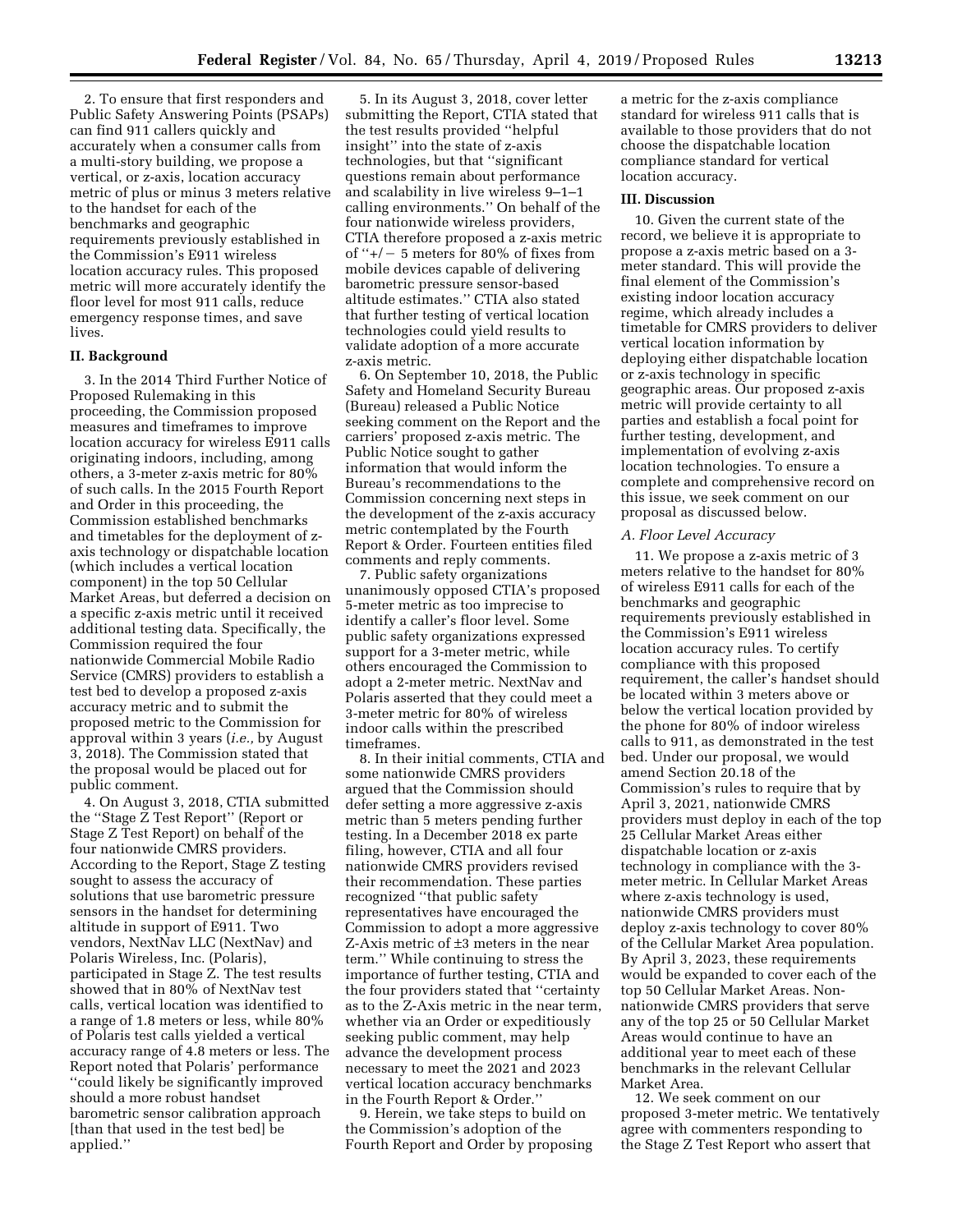3 meters will provide sufficient accuracy to identify the caller's floor level in most cases. For example, IAFF comments that the Commission should require vertical location information that provides true floor level accuracy, ''*i.e.,* no more than 3 meters.'' NENA states that ''[c]itizens and public safety require, in the absence of a dispatchable location solution, a z-axis accuracy benchmark of  $+/-3$  meters." The Texas 911 Entities assert that a metric greater than 3 meters for 80% of calls ''would not satisfy the critical requirements of public safety.'' We acknowledge that a 3-meter metric is not always certain to yield floor level accuracy. If the indoor wireless caller's handset is located at the vertical center of a floor with an average height of 3.1 to 3.9 meters, the margins of a 3-meter metric allow for a variance of up to six meters, which would extend the search range to one floor above and one floor below the location of the handset. Nevertheless, we believe this search range will significantly narrow the scope of the search and can provide a reasonable basis for identifying the correct floor in most cases. We seek comment on this tentative conclusion. Do commenters agree that the metric should be set at 3 meters? If not, what vertical location metric should the Commission adopt, and why?

13. We also tentatively conclude that a 5-meter metric should not be adopted because the record indicates it would not yield the floor level accuracy that first responder commenters consider necessary. APCO states that a 5-meter metric ''translates to a range of up to two floors below, or up to two floors above, the actual floor where a 911 caller may be located, and some lesser degree of accuracy for one in five calls to 911.'' APCO and NENA also assert that adopting a metric of 5 meters would undermine incentives for CMRS providers to invest in the development of more accurate z-axis solutions. We seek comment on our tentative conclusion.

14. We also seek comment on other elements of the proposed metric. Should the metric apply to 80% of wireless calls? If not, what percentage of calls is appropriate? CTIA's proposed metric would apply only to ''mobile devices capable of delivering barometric pressure sensor-based altitude estimates.'' Should the z-axis metric apply only to calls from such devices, only devices manufactured after a date certain, or should it apply to wireless calls from all mobile devices, as we propose? Additionally, NPSTC asserts that reporting vertical location information as height above ground

level (AGL) would be preferable to height above mean sea level (MSL) which is how carriers' data would otherwise be provided by default. Should the Commission specify that CMRS providers must report z-axis information as AGL, as NPSTC suggests, or are there advantages to keying height estimates to MSL? Should the Commission require CMRS providers to identify the floor level when reporting z-axis information, as suggested by APCO? What would be the technical and/or operational issues in requiring CMRS providers to provide either AGL height or floor level information? Should the Commission require all CMRS providers to provide the same type of z-axis information (*e.g.,* MSL, AGL, or floor level) to avoid potential confusion at the PSAP? Alternatively, should we decline to specify this level of detail so that entities developing z-axis solutions have more flexibility?

### *B. Technical Feasibility*

15. We tentatively conclude that our proposed 3-meter z-axis metric is technically feasible under the timeframes established in the Fourth Report and Order.

16. The test bed results show that in 80% of NextNav test calls, vertical location was identified to a range of 1.8 meters or less. NextNav achieved a vertical accuracy within 2 meters for 67% of test calls and within 3 meters for 90% of test calls in the dense urban, urban, and suburban morphologies. NextNav also achieved a vertical accuracy within 2 meters for 80% of test calls for every handset tested. According to NextNav, these results ''were consistent across age of handsets, with the oldest devices (2016 models) performing identically to the newest (2018).'' NextNav asserts that the results demonstrate reasonable consistency between handsets, weather, building types, environments, and time of day and that they demonstrate ''the efficacy of the overall altitude determination system (<1m @ 80%).''

17. In addition, Polaris states that it was able to achieve aggregate accuracy performance of 2.8 meters for 80% of test calls by using additional available location data to recalibrate and refine its Stage Z data. This also supports our tentative conclusion in favor of a 3-meter metric. Polaris also indicates that in a real-world deployment its solution would use an active compensation correction model that operates in an application running continuously in the background of the device. As stated by Dr. R. Michael Buehrer of Virginia Tech, we also expect that this calibration process would be at

least as accurate as the limited (once per month) calibration process Polaris used in reprocessing its Stage Z data. Accordingly, we tentatively conclude that Polaris' reprocessing of the data presents a reasonably accurate picture of the capabilities of its solution. We seek comment on this view.

18. Additionally, we are encouraged that entities outside the test bed have reported on technologies that may be able to achieve an equivalent degree of vertical location accuracy, and in this respect, we note that our rules do not require the use of a particular technology to achieve the necessary metric. For instance, on September 18, 2018, Google announced the launch of its Emergency Location Service in the United States. According to Google, Emergency Location Service is ''a supplemental service that sends enhanced location directly from Android handsets to emergency services when an emergency call is placed.'' Emergency Location Service works on ''99 percent of Android devices (version 4.0 and above).'' Emergency Location Service is part of the Android operating system and does not require any special hardware or updates. Regarding vertical location accuracy, Google states that it is working to provide accurate altitude and floor location and ''improve [Emergency Location Service] location quality, especially for challenging locations, such as urban canyons and indoors.''

19. We recognize that some public safety commenters urge us to adopt a 2-meter metric, which would increase the likelihood of providing floor-level accuracy. However, we believe it is not yet established that such a metric is technically achievable on a consistent basis, although it may become achievable in the long term as technology continues to evolve. While NextNav's test bed results demonstrate that its solution can achieve an accuracy of 1.8 meters or less for 80% of test calls overall, it could only achieve an accuracy of 2.5 meters or less for 80% of test calls in the dense urban morphology, where calls from multistory buildings are most likely to occur. Similarly, even after reprocessing its data, Polaris' solution yielded only 2.8 meters or less for 80% of test calls. Because the existing record does not indicate that 2-meter accuracy is currently achievable by either vendor in the dense urban morphology, we tentatively conclude that it would be premature to adopt a 2-meter metric. We believe, however, that our proposed 3-meter metric will encourage CMRS providers to work with NextNav, Polaris, and emerging location and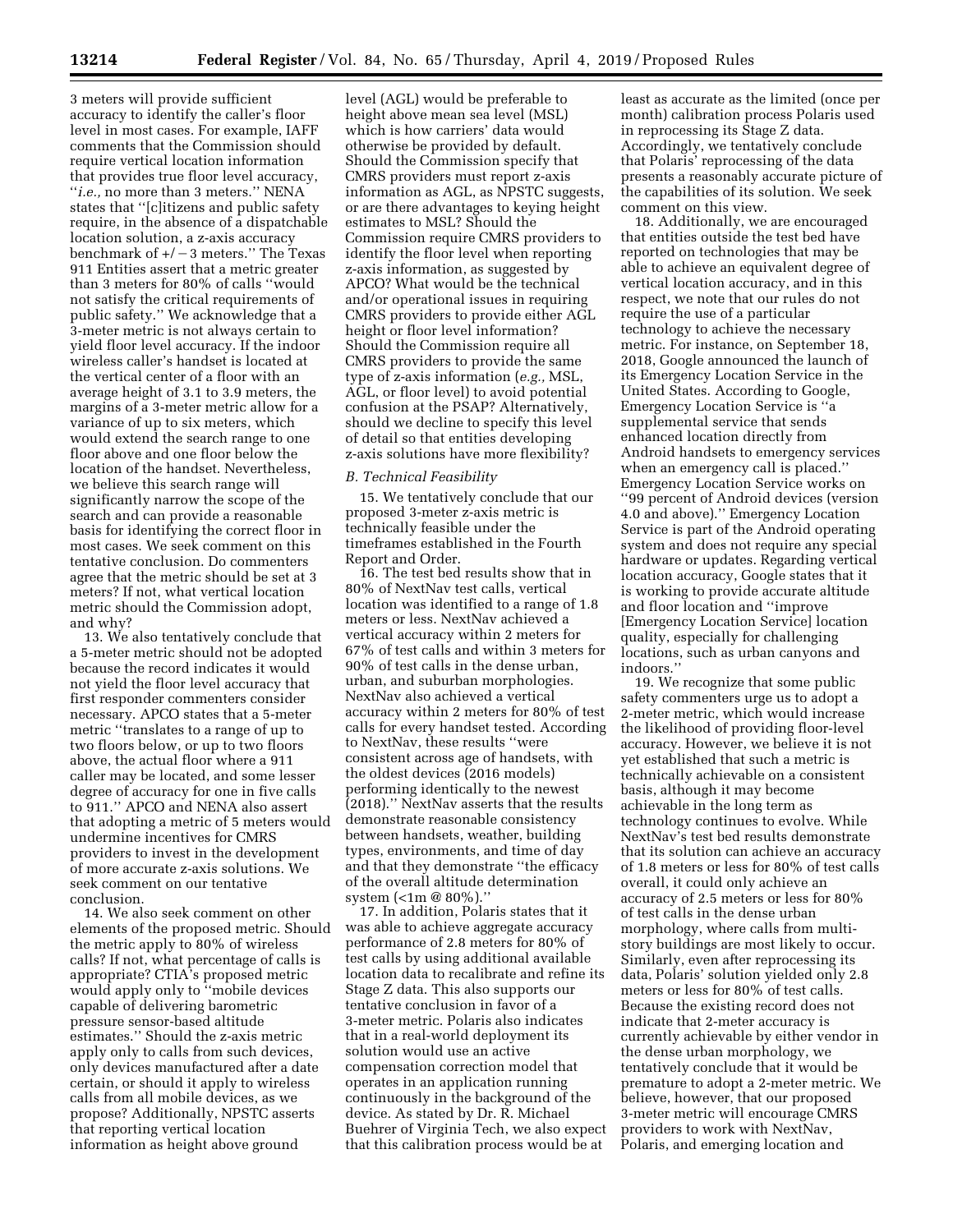device vendors to achieve more precise vertical location accuracy solutions. We seek comment on this view.

## *C. Testing*

20. We propose to adopt a 3-meter z-axis metric instead of deferring the matter for further testing. Although CTIA initially maintained that additional testing was needed before a metric could be adopted, it has since taken the opposite view. Additionally, vendors' comments suggest that the 3-meter metric is technically feasible, and public safety commenters acknowledge that such a metric, while not as precise as they might like, would nevertheless be a worthwhile step to take. Although we tentatively conclude that the benefits of further testing are insufficient to warrant any more delay in the progress of this proceeding, to the extent that the proponents of additional testing conduct tests or studies that yield more accurate and efficient vertical location solutions, we encourage these stakeholders to file them in this docket. We observe that CTIA recently announced that in July 2019, the test bed will begin the next round of z-axis testing, which CTIA has designated as ''Stage Za.'' We encourage all technology vendors that are developing potential z-axis solutions to participate in Stage Za. We note, however, that in the interest of providing certainty in the near term to all parties, the Commission envisions proceeding on this rulemaking while additional testing occurs.

21. We also tentatively conclude based on our own assessment of the Report that the limitations on testing described therein do not preclude us from adopting a 3-meter metric without requiring additional testing. We seek comment on this tentative conclusion.

22. For example, in Stage Z, Chicago was added as a test region to provide a more extreme cold-weather environment for evaluating z-axis technologies, but NextNav was unable to test there. NextNav also did not test its solution in rural morphologies. We do not believe that the lack of NextNav test data in either environment is a sufficient reason to delay consideration of a z-axis metric.

23. In particular, with respect to extreme cold-weather testing, the Report states that very cold weather was not available during testing and that this is likely because the test campaign started in late February. Accordingly, the test results would not have been conclusive even if NextNav had participated. In addition, if we were to require additional cold-weather testing, it could not be scheduled before next winter,

which would entail at least a year's delay in adopting a metric.

24. Similarly, we do not believe that the absence of NextNav test data in rural morphologies warrants a delay in our consideration of a z-axis metric. The Report notes that the rural morphology is ''the sparsest environment overall'' and is mostly residential, with most structures between 1 and 2 stories high. Moreover, the Commission's vertical location accuracy requirements apply only to the top 50 Cellular Market Areas, which are most likely to feature the urban and dense urban morphologies. In these morphologies, the test bed shows that NextNav's solution would meet a 3-meter metric. Additionally, NextNav's technology was tested for vertical accuracy in rural areas during the original CSRIC Test Bed conducted in 2012, and NextNav's results from that testing fell within 3 meters for 80% of all calls.

25. We also do not believe that testing of additional devices, such as older and lower-end devices, is needed prior to adoption of a z-axis metric. NextNav and Polaris each tested six handsets, for a total of twelve handsets, in Stage Z. The Report states that handsets were selected ''to ensure variety between sensor manufacturers, the age of handsets (within limits) and their overall use characteristics,'' and that the handsets used in testing were ''the same production-ready handsets sold by wireless carriers and available to the general public'' and did not contain any hardware modification that would favor these handsets over any commercially available handsets. NextNav points out that the Stage Z results showed a high level of consistency between different models of handsets and that these results were consistent with the results of prior independent tests conducted on its technology. Although we encourage additional testing on a greater variety of devices, we believe that a sufficient variety of devices have been tested to support moving forward with our proposed 3-meter metric at this time. We seek comment on this assessment. We seek comment on whether the proposed 3-meter z-axis metric will provide adequate vertical location accuracy protection for consumers who participate in the Commission's Lifeline program. We seek comment on the extent to which mobile phones provided to consumers as part of the Lifeline program have the capability, through barometric pressure sensors or other means, to be located within a 3-meter z-axis metric. We also seek comment on how to ensure that vertical location protections extend to and include users of the Lifeline program. We also seek

comment on the potential turnover rates for wireless handsets and the features of devices likely to be available and in use by the compliance dates established in our rules. Those data points would influence the extent to which difficulties in achieving the metric over older and lower-end devices may pose an impediment to meeting the proposed requirements.

#### *D. Deployment*

26. We believe our proposed 3-meter z-axis metric will support the development of scalable vertical location solutions that can be deployed in time to meet the carriers' 2021 and 2023 deadlines. To the extent that CMRS providers elect to use solutions that rely on barometric pressure readings, nearly all smartphones on the market appear to be equipped with barometric pressure sensors. In addition, both NextNav and Polaris state that calibration of the barometric sensors in their z-axis solutions would be software-based and thus would scale readily for widespread use. Polaris and NextNav also state that industry standards necessary to implement the barometric sensor-based solutions tested in Stage Z are already adopted and that implementation of these standards is in the hands of carriers and device manufacturers. Based on these comments, we believe barometric sensor-based solutions are likely to be scalable and can be made readily available to wireless consumers within the timeframes required by the rules. We seek comment on this assessment and its underlying factual assumptions.

27. We also seek comment on the potential for development and deployment of other new or emerging vertical location solutions that could be used to meet the proposed z-axis metric. The Commission has previously recognized that no single technological approach will solve the challenge of indoor location, and it adopted requirements applicable to CMRS providers that are technically feasible and technologically neutral ''so that providers can choose the most effective solutions from a range of options.'' We continue to believe that this approach should guide the adoption of any metric in this proceeding. CTIA states that other vertical location technologies and vendors will likely be ready for testing in 2019. We seek comment on the potential for widespread deployment and adoption of these or other alternatives within the timeframes required by the rules, as well as their likely performance in real-world conditions. Are there issues associated with implementing these solutions into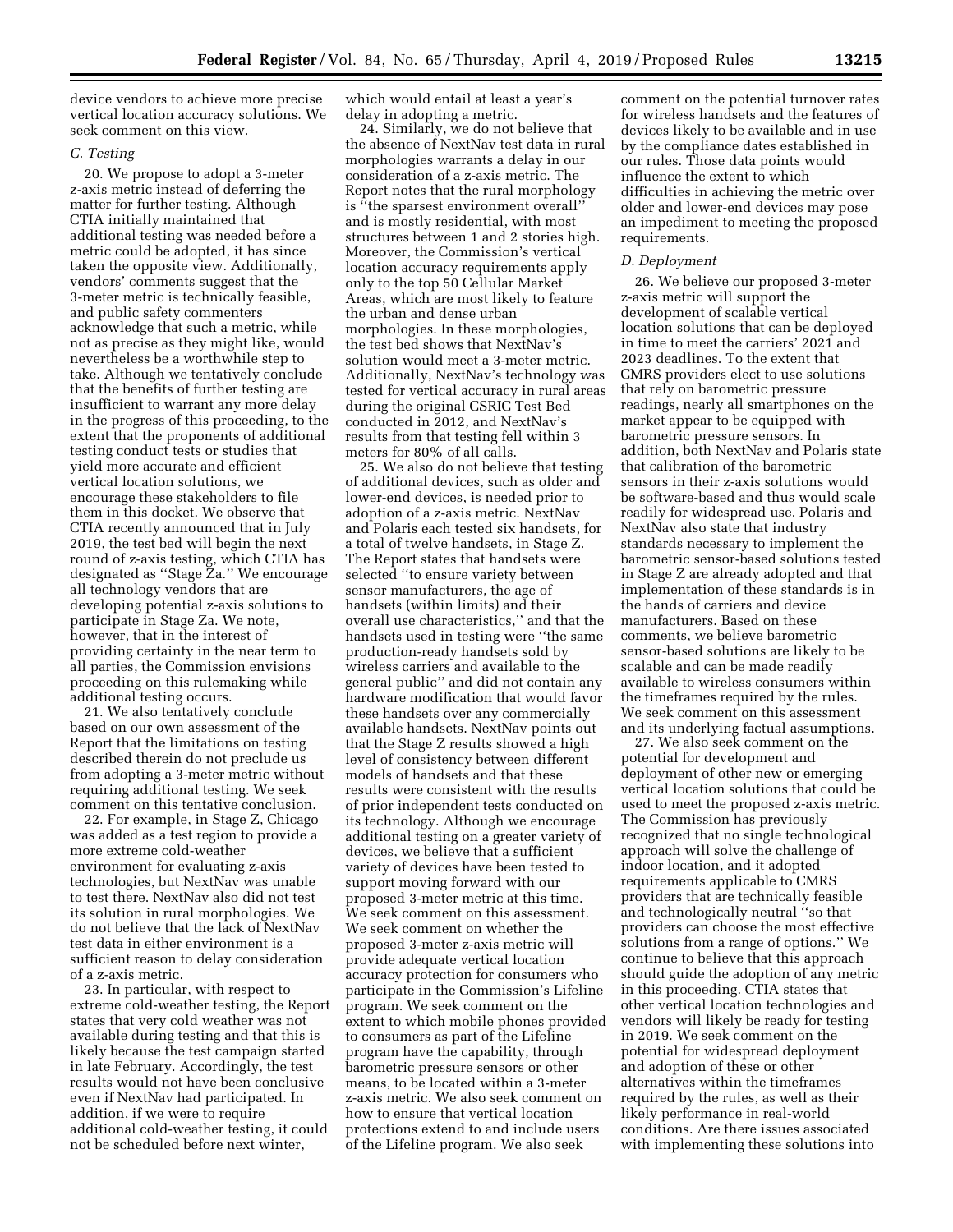wireless network systems and production mobile devices, or scaling them for widespread use?

28. We also seek comment on whether we should consider accelerating or otherwise altering the deployment timelines within the rules. Is a 3-meter metric achievable more quickly than the current 2021 and 2023 deadlines? If so, when should these deadlines be set? These deadlines also pertain to the carriers' option of using dispatchable location for vertical location accuracy. Must the timetables be adjusted for both options? Can CMRS providers achieve dispatchable location and complete work on the NEAD on an accelerated timeframe? If not, should the Commission decouple the choice of deploying z-axis technology from dispatchable location, and how would bifurcating CMRS providers' technology choice impact CMRS providers' incentives to deploy dispatchable location and complete work on the NEAD? If the Commission adopts a more stringent metric such as floor level or a  $+/-$  2-meter vertical location standard, is it achievable within the current timeframes or would it take longer than the current timetable in the rules? Is it feasible to adopt both a more precise metric and to shorten compliance timetables? How should the Commission address the timeframes applicable to non-nationwide CMRS providers? How would changing the existing timeframes impact the compliance regime for vertical location accuracy?

### *E. Z-Axis Data Privacy and Security*

29. We seek comment on the appropriate data privacy and security framework for z-axis data. In 2015 the Commission established rules governing CMRS provider usage of the National Emergency Address Database (NEAD). In doing so, the Commission stated that ''certain explicit requirements on individual CMRS providers are necessary to ensure the privacy and security of NEAD data and any other information involved in the determination and delivery of dispatchable location.'' In the same Order the Commission required that, ''as a condition of using the NEAD or any information contained therein to meet our 911 location requirements, and prior to use of the NEAD, CMRS providers must certify that they will not use the NEAD or associated data for any purpose other than for the purpose of responding to 911 calls, except as required by law.'' We seek comment on whether use of z-axis data should be limited to 911 calls except as otherwise required by law and if such a limitation

should be implemented and codified in a manner similar to the limitations applicable to the NEAD described above.

### *F. Comparison of Benefits and Costs*

30. We now seek comment on which z-axis metric would allow us to achieve the anticipated level of benefits in the most cost-effective manner. Specifically, because the alternative metrics have an effect on both costs and benefits, we seek comment on how the benefits and costs of the proposed z-axis metric of 3 meters for 80% of calls compares to the benefits and costs of alternative metrics. We seek comment on the expected number of lives saved by adopting a 3-meter metric, versus a 2-meter or 5-meter metric. We also seek comment on the expected number of lives that would be saved if we required CMRS providers to identify floor level when reporting z-axis information. In the Fourth Report and Order, the Commission concluded that the location accuracy rules, including the z-axis accuracy metric, would improve emergency response times, which, in turn, would improve patient outcomes and save lives. The Commission found that the location accuracy improvements that it adopted had the potential to save approximately 10,120 lives annually at a value of \$9.1 million per statistical life, for an annual benefit of approximately \$92 billion or \$291 per wireless subscriber. The Commission characterized this \$92 billion as an annual benefit floor value because it also expected substantial, unquantifiable benefits from the reduction of human suffering and loss of property. The Commission further found that the costs of implementing the available solutions to achieve the indoor wireless location accuracy standards were far less than the \$92 billion benefit floor, with the costs further declining as demand grew.

31. We now seek comment on how the benefits and costs of the proposed z-axis metric of 3 meters for 80% of calls compares to the benefits and costs of alternative metrics. We tentatively conclude that a z-axis metric of 3 meters for 80% of calls strikes the best balance between benefits and costs. As noted above, some public safety commenters identify a 3-meter metric as providing sufficient accuracy to identify the caller's floor level in most cases. Accordingly, a 3-meter metric would manifest the benefits of location accuracy described in the Fourth Report and Order. The record contains evidence that supports a finding that the costs of implementing a 3-meter metric are themselves low, at least on a perhandset basis. NextNav asserts that its z-axis solution, which requires only software changes to be made to each handset, could be made available for a nominal cost that amounts to significantly less than a penny per month per handset and would impose no incremental cost burdens on new handsets. Polaris states that its z-axis solution is ''objectively affordable'' because it is software-based, does not require hardware in networks or markets, and ''does not require anything special in devices beyond implementation of adopted 3GPP and OMA standards.'' Polaris' solution also is ''instantly available and deployable throughout a carrier's nationwide network.'' As the Commission noted in the Fourth Report and Order, we continue to expect that these costs will decline as demand grows.

32. We tentatively conclude that the value of a 3-meter metric exceeds that of a 5-meter standard because a 5-meter metric would result in a significant reduction in the benefits described above. As commenters have indicated, a 5-meter metric could indicate a location up to 2 floors below, or up to 2 floors above, the actual floor where a 911 caller may be located. This large search range would make it far more likely that first responders would need to search 2 or more additional floors, significantly increasing average emergency response times and consequently degrading patient outcomes. Due to the likely degradation of patient outcomes with a 5-meter metric, we tentatively conclude that a 3-meter metric provides greater value. We seek comment on this tentative conclusion, including on the marginal benefits and costs of a 3-meter metric versus a 5-meter metric.

33. We also tentatively conclude that, at this time, the value of a 3-meter metric exceeds that of a 2-meter metric. We acknowledge that a 2-meter metric would further improve the accuracy of 911 calls by increasing the likelihood that the caller's floor level could be identified with certainty, which would further improve emergency response times and patient outcomes. In other words, while the margins of both the 2-meter and 3-meter search ranges could extend one level above and below a caller's floor level, a greater portion of the 2-meter search range is likely to be concentrated at the correct floor level. However, because we tentatively conclude that existing solutions are unlikely to achieve 2-meter accuracy for 80% of E911 calls prior to the deadlines established by our rules, we expect that adopting a 2-meter metric would likely cause developers of z-axis solutions to incur substantial development, testing,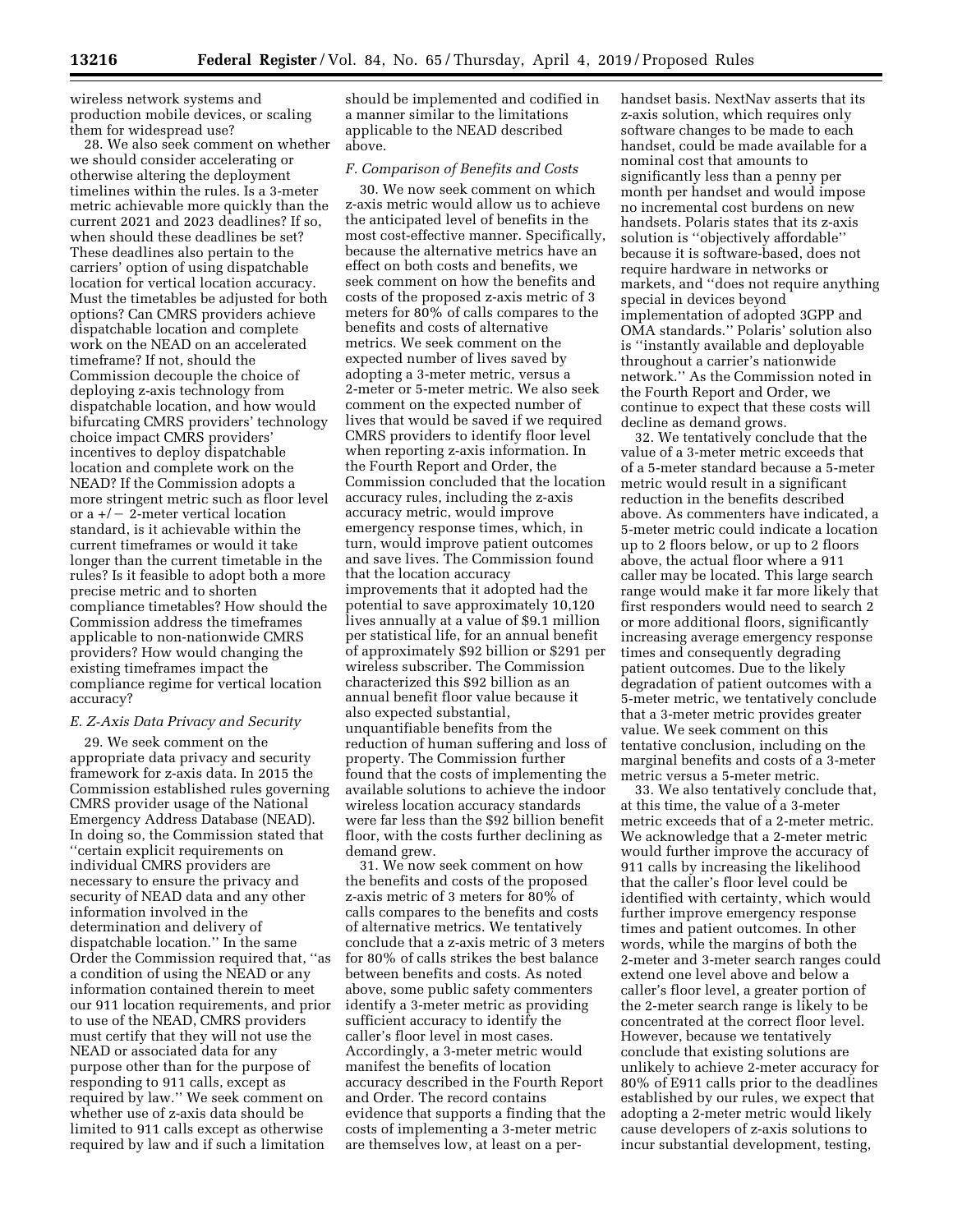and implementation costs, without any guarantee of achieving the 2-meter metric before the deadline. Rather than force these expenditures in pursuit of additional benefits that may not materialize on-schedule, we tentatively conclude that there is greater value in adopting the certain benefits of the achievable 3-meter metric. In addition, we observe that any delay in deployment of z-axis solutions necessitated by a 2-meter metric would also delay realization of the benefits of improved location accuracy—*i.e.,*  improved emergency response times, better patient outcomes, and lives saved. We seek comment on this tentative conclusion, including on the marginal benefits and costs of a 2-meter metric versus a 3-meter or 5-meter metric. We also seek comment on how the benefits and costs of requiring CMRS providers to identify floor level when reporting z-axis information would compare to the benefits and costs of providing zaxis information as AGL or MSL height. Are these costs and benefits any different for non-nationwide providers as opposed to nationwide providers?

34. We seek comment on our analysis and tentative conclusions as to the comparative value of these z-axis metrics. Are there ways to more precisely quantify the differences in patient outcomes that would arise from the adoption of 2-, 3-, and 5-meter metrics? For example, under each of these metrics, in what percentage of calls would the floor reported to first responders be the correct one? How much additional time is necessary for first responders to search additional floors of a building if the 911 caller is not on the first floor that they search? How much more time would be required for a first responder to find a 911 caller if a 5-meter metric were adopted, as compared to adoption of a 3-meter metric? How much less time would be required for a first responder to find a 911 caller if a 2-meter metric were adopted? What costs would arise from implementing z-axis solutions to meet a 3-meter metric that would not exist when implementing a 5-meter metric? What is the projected amount of those costs? Are there z-axis solutions for which the cost of satisfying a 3-meter metric is the same or negligible when compared to the costs of implementing a 5-meter metric? Are there any alternative z-axis metrics that have not been addressed that we should consider?

# **IV. Initial Regulatory Flexibility Analysis**

35. As required by the Regulatory Flexibility Act of 1980, as amended

(RFA), the Commission has prepared this Initial Regulatory Flexibility Analysis (IRFA) of the possible significant economic impact on a substantial number of small entities by the policies and rules proposed in the Fourth Further Notice of Proposed Rule Making (Notice). Written public comments are requested on this IRFA. Comments must be identified as responses to the IRFA and must be filed by the deadlines in this Notice. The Commission will send a copy of the Notice, including this IRFA, to the Chief Counsel for Advocacy of the Small Business Administration (SBA). In addition, the Notice and IRFA (or summaries thereof) will be published in the **Federal Register**.

## *A. Need for, and Objectives of, the Proposed Rules*

36. The Notice advances the Commission's goal of ensuring ''that all Americans using mobile phones whether they are calling from urban or rural areas, from indoors or outdoors have technology that is functionally capable of providing accurate location information so that they receive the support they need in times of an emergency." In the Notice, the Commission proposes to adopt a metric to more precisely identify the location of a 911 wireless caller located in a multi-story building. More specifically, we propose to require the provisioning of vertical location (z-axis) information that would enable first responders to identify the caller's floor level for most wireless calls to 911 from multi-story buildings, which represents a critical element to achieving the Commission's indoor location accuracy objectives. Consistent with the regulatory framework established in the last major revision of the Commission's wireless location accuracy rules in 2015 and the information developed in the associated docket, this Notice proposes a z-axis location accuracy metric of 3 meters above or below a handset for 80 percent of wireless Enhanced 911 (E911) indoor calls. As alternatives, we seek comment on different metrics of two or five meters, as well as potentially revised time frames depending on the precision of the metric adopted. Our proposed metric, if adopted, could augment the ability of Public Safety Answering Points (PSAPs) and first responders to more accurately identify the floor level for most 911 calls made from multistory buildings, reduce emergency response times, and, ultimately, save lives. It also implements the final element of the Commission's existing indoor location accuracy regime, which already includes a timetable for

Commercial Mobile Radio Service (CMRS) providers to deliver vertical location information by deploying either dispatchable location or z-axis technology in specific geographic areas. Our proposed z-axis metric will provide certainty to all parties and establish a focal point for further testing, development, and implementation of evolving z-axis location technologies.

### *B. Legal Basis*

37. The proposed action is authorized under Sections 1, 2, 4(i), 7, 10, 201, 214, 222, 251(e), 301, 302, 303, 307, 309, 316, and 332, of the Communications Act of 1934, 47 U.S.C. 151, 152(a), 154(i), 157, 160, 201, 214, 222, 251(e), 301, 302, 303, 307, 309, 316, 332; the Wireless Communications and Public Safety Act of 1999, Public Law 106–81, 47 U.S.C. 615 note, 615, 615a, 615b; and Section 106 of the Twenty-First Century Communications and Video Accessibility Act of 2010, Public Law 111–260, 47 U.S.C. 615c.

## *C. Description and Estimate of the Number of Small Entities to Which the Proposed Rules Will Apply*

38. The RFA directs agencies to provide a description of and, where feasible, an estimate of the number of small entities that may be affected by the proposed rules, if adopted. The RFA generally defines the term ''small entity'' as having the same meaning as the terms ''small business,'' ''small organization,'' and ''small governmental jurisdiction.'' In addition, the term ''small business'' has the same meaning as the term ''small business concern'' under the Small Business Act. A small business concern is one which: (1) Is independently owned and operated; (2) is not dominant in its field of operation; and (3) satisfies any additional criteria established by the SBA.

39. Small Businesses, Small Organizations, Small Governmental Jurisdictions. Our actions, over time, may affect small entities that are not easily categorized at present. We therefore describe here, at the outset, three broad groups of small entities that could be directly affected herein. First, while there are industry specific size standards for small businesses that are used in the regulatory flexibility analysis, according to data from the SBA's Office of Advocacy, in general a small business is an independent business having fewer than 500 employees. These types of small businesses represent 99.9% of all businesses in the United States which translates to 28.8 million businesses.

40. Next, the type of small entity described as a ''small organization'' is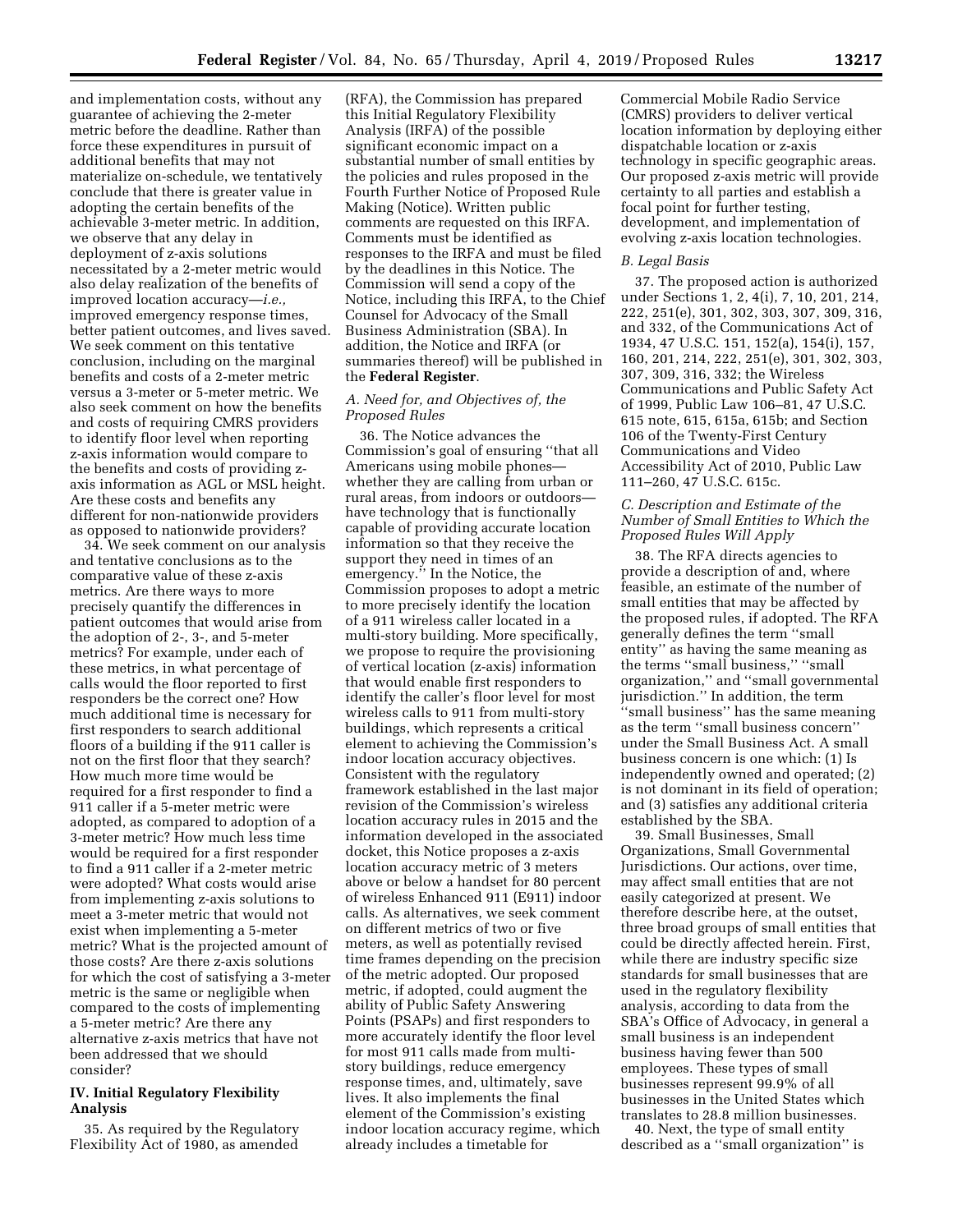generally ''any not-for-profit enterprise which is independently owned and operated and is not dominant in its field.'' Nationwide, as of August 2016, there were approximately 356,494 small organizations based on registration and tax data filed by nonprofits with the Internal Revenue Service (IRS).

41. Finally, the small entity described as a ''small governmental jurisdiction'' is defined generally as ''governments of cities, counties, towns, townships, villages, school districts, or special districts, with a population of less than fifty thousand.'' U.S. Census Bureau data from the 2012 Census of Governments indicate that there were 90,056 local governmental jurisdictions consisting of general purpose governments and special purpose governments in the United States. Of this number there were 37,132 General purpose governments (county, municipal and town or township) with populations of less than 50,000 and 12,184 Special purpose governments (independent school districts and special districts) with populations of less than 50,000. The 2012 U.S. Census Bureau data for most types of governments in the local government category show that the majority of these governments have populations of less than 50,000. Based on this data we estimate that at least 49,316 local government jurisdictions fall in the category of ''small governmental jurisdictions.''

1. Telecommunications Service Providers

a. Wireless Telecommunications Providers

42. Pursuant to 47 CFR § 20.18(a), the Commission's 911 service requirements are only applicable to Commercial Mobile Radio Service (CMRS) ''[providers], excluding mobile satellite service operators, to the extent that they: (1) Offer real-time, two way switched voice service that is interconnected with the public switched network; and (2) Utilize an in-network switching facility that enables the provider to reuse frequencies and accomplish seamless hand-offs of subscriber calls. These requirements are applicable to entities that offer voice service to consumers by purchasing airtime or capacity at wholesale rates from CMRS licensees.''

43. Below, for those services subject to auctions, we note that, as a general matter, the number of winning bidders that qualify as small businesses at the close of an auction does not necessarily represent the number of small businesses currently in service. Also, the Commission does not generally track subsequent business size unless, in the context of assignments or transfers, unjust enrichment issues are implicated.

44. All Other Telecommunications. The ''All Other Telecommunications'' category is comprised of establishments primarily engaged in providing specialized telecommunications services, such as satellite tracking, communications telemetry, and radar station operation. This industry also includes establishments primarily engaged in providing satellite terminal stations and associated facilities connected with one or more terrestrial systems and capable of transmitting telecommunications to, and receiving telecommunications from, satellite systems. Establishments providing internet services or voice over internet protocol (VoIP) services via clientsupplied telecommunications connections are also included in this industry. The SBA has developed a small business size standard for All Other Telecommunications, which consists of all such firms with annual receipts of \$32.5 million or less. For this category, U.S. Census Bureau data for 2012 shows that there were 1,442 firms that operated for the entire year. Of those firms, a total of 1,400 had annual receipts less than \$25 million and 42 firms had annual receipts of \$25 million to \$49,999,999. Thus, the Commission estimates that the majority of ''All Other Telecommunications'' firms potentially affected by our action can be considered small.

45. AWS Services (1710–1755 MHz and 2110–2155 MHz bands (AWS–1); 1915–1920 MHz, 1995–2000 MHz, 2020–2025 MHz and 2175–2180 MHz bands (AWS–2); 2155–2175 MHz band (AWS–3)). For the AWS–1 bands, the Commission has defined a ''small business'' as an entity with average annual gross revenues for the preceding three years not exceeding \$40 million, and a ''very small business'' as an entity with average annual gross revenues for the preceding three years not exceeding \$15 million. For AWS–2 and AWS–3, although we do not know for certain which entities are likely to apply for these frequencies, we note that the AWS–1 bands are comparable to those used for cellular service and personal communications service. The Commission has not yet adopted size standards for the AWS–2 or AWS–3 bands but proposes to treat both AWS– 2 and AWS–3 similarly to broadband PCS service and AWS–1 service due to the comparable capital requirements and other factors, such as issues involved in relocating incumbents and developing markets, technologies, and services.

46. Competitive Local Exchange Carriers (Competitive LECs). Competitive Access Providers (CAPs), Shared-Tenant Service Providers, and Other Local Service Providers. Neither the Commission nor the SBA has developed a small business size standard specifically for these service providers. The appropriate NAICS Code category is Wired Telecommunications Carriers and under that size standard, such a business is small if it has 1,500 or fewer employees. U.S. Census Bureau data for 2012 indicate that 3,117 firms operated during that year. Of that number, 3,083 operated with fewer than 1,000 employees. Based on these data, the Commission concludes that the majority of Competitive LECS, CAPs, Shared-Tenant Service Providers, and Other Local Service Providers, are small entities. According to Commission data, 1,442 carriers reported that they were engaged in the provision of either competitive local exchange services or competitive access provider services. Of these 1,442 carriers, an estimated 1,256 have 1,500 or fewer employees. In addition, 17 carriers have reported that they are Shared-Tenant Service Providers, and all 17 are estimated to have 1,500 or fewer employees. Also, 72 carriers have reported that they are Other Local Service Providers. Of this total, 70 have 1,500 or fewer employees. Consequently, based on internally researched FCC data, the Commission estimates that most providers of competitive local exchange service, competitive access providers, Shared-Tenant Service Providers, and Other Local Service Providers are small entities.

47. Incumbent Local Exchange Carriers (LECs). Neither the Commission nor the SBA has developed a small business size standard specifically for incumbent local exchange services. The closest applicable NAICS Code category is Wired Telecommunications Carriers. Under the applicable SBA size standard, such a business is small if it has 1,500 or fewer employees. U.S. Census Bureau data for 2012 indicate that 3,117 firms operated the entire year. Of this total, 3,083 operated with fewer than 1,000 employees. Consequently, the Commission estimates that most providers of incumbent local exchange service are small businesses that may be affected by our actions. According to Commission data, one thousand three hundred and seven (1,307) Incumbent Local Exchange Carriers reported that they were incumbent local exchange service providers. Of this total, an estimated 1,006 have 1,500 or fewer employees. Thus, using the SBA's size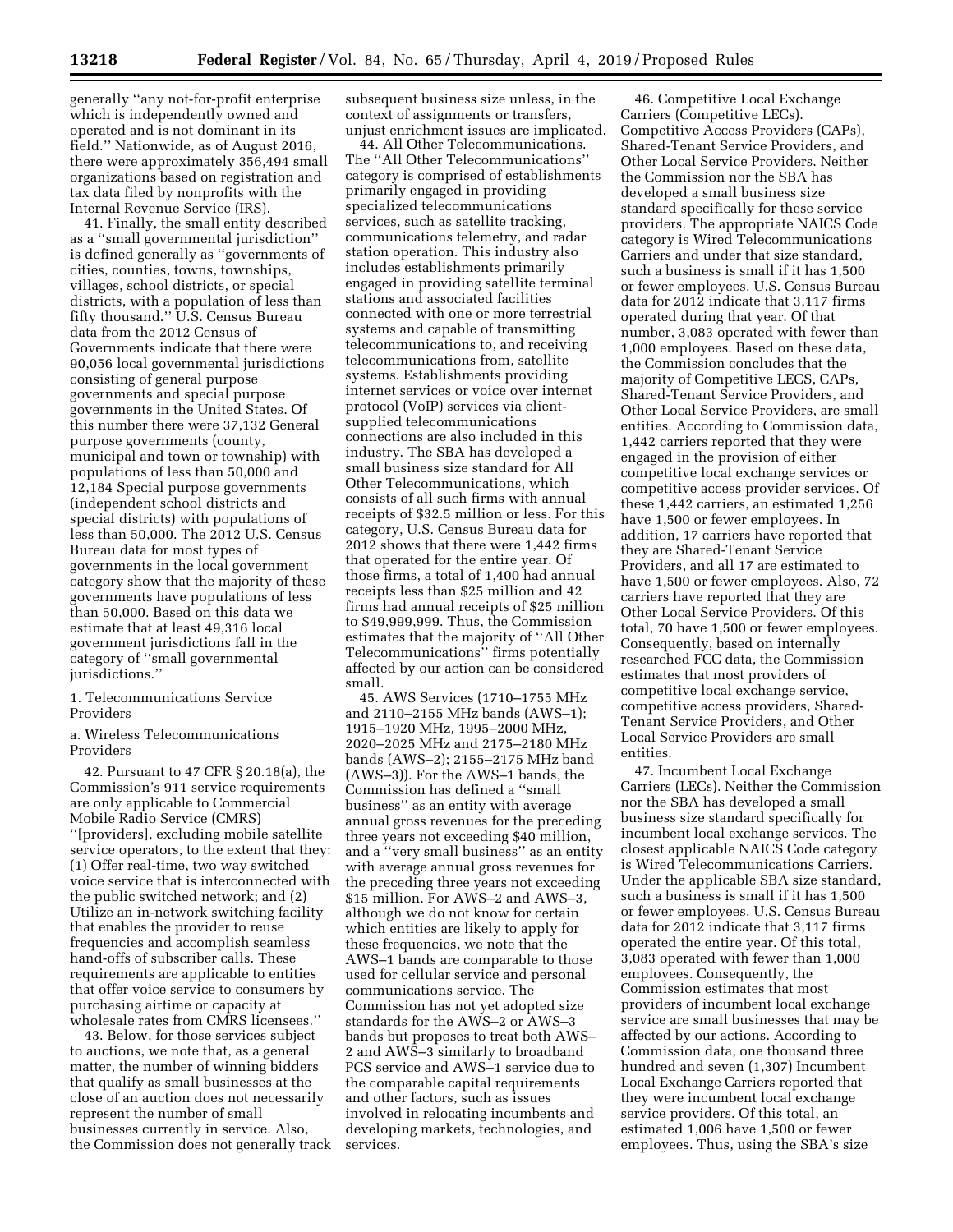standard, the majority of incumbent LECs can be considered small entities.

48. Narrowband Personal Communications Services. Two auctions of narrowband personal communications services (PCS) licenses have been conducted. To ensure meaningful participation of small business entities in future auctions, the Commission has adopted a two-tiered small business size standard in the Narrowband PCS Second Report and Order. Through these auctions, the Commission has awarded a total of 41 licenses, out of which 11 were obtained by small businesses. A ''small business'' is an entity that, together with affiliates and controlling interests, has average gross revenues for the three preceding years of not more than \$40 million. A ''very small business'' is an entity that, together with affiliates and controlling interests, has average gross revenues for the three preceding years of not more than \$15 million. The SBA has approved these small business size standards.

49. Offshore Radiotelephone Service. This service operates on several UHF television broadcast channels that are not used for television broadcasting in the coastal areas of states bordering the Gulf of Mexico. The closest applicable SBA size standard is for Wireless Telecommunications Carriers (except Satellite), which is an entity employing no more than 1,500 persons. U.S. Census Bureau data in this industry for 2012 show that there were 967 firms that operated for the entire year. Of this total, 955 firms had employment of 999 or fewer employees and 12 had employment of 1000 employees or more. Thus, under this SBA category and the associated small business size standard, the majority of Offshore Radiotelephone Service firms can be considered small. There are presently approximately 55 licensees in this service. However, the Commission is unable to estimate at this time the number of licensees that would qualify as small under the SBA's small business size standard for the category of Wireless Telecommunications Carriers (except Satellite).

50. Radio and Television Broadcasting and Wireless Communications Equipment Manufacturing. This industry comprises establishments primarily engaged in manufacturing radio and television broadcast and wireless communications equipment. Examples of products made by these establishments are: Transmitting and receiving antennas, cable television equipment, GPS equipment, pagers, cellular phones, mobile communications equipment, and radio

and television studio and broadcasting equipment. The SBA has established a small business size standard for this industry of 1,250 employees or less. U.S. Census Bureau data for 2012 shows that 841 establishments operated in this industry in that year. Of that number, 828 establishments operated with fewer than 1,000 employees, 7 establishments operated with between 1,000 and 2,499 employees and 6 establishments operated with 2,500 or more employees. Based on this data, we conclude that a majority of manufacturers in this industry are small.

51. Rural Radiotelephone Service. The Commission has not adopted a size standard for small businesses specific to the Rural Radiotelephone Service. A significant subset of the Rural Radiotelephone Service is the Basic Exchange Telephone Radio System (BETRS). The closest applicable SBA size standard is for Wireless Telecommunications Carriers (except Satellite), which is an entity employing no more than 1,500 persons. For this industry, U.S. Census Bureau data for 2012 show that there were 967 firms that operated for the entire year. Of this total, 955 firms had employment of 999 or fewer employees and 12 had employment of 1000 employees or more. Thus, under this category and the associated size standard, the Commission estimates that the majority of Rural Radiotelephone Services firm are small entities. There are approximately 1,000 licensees in the Rural Radiotelephone Service, and the Commission estimates that there are 1,000 or fewer small entity licensees in the Rural Radiotelephone Service that may be affected by the rules and policies proposed herein.

52. Wireless Communications Services. This service can be used for fixed, mobile, radiolocation, and digital audio broadcasting satellite uses. The Commission defined ''small business'' for the wireless communications services (WCS) auction as an entity with average gross revenues of \$40 million for each of the three preceding years, and a ''very small business'' as an entity with average gross revenues of \$15 million for each of the three preceding years. The SBA has approved these small business size standards. In the Commission's auction for geographic area licenses in the WCS there were seven winning bidders that qualified as ''very small business'' entities, and one that qualified as a ''small business'' entity.

53. Wireless Telecommunications Carriers (except Satellite). This industry comprises establishments engaged in operating and maintaining switching

and transmission facilities to provide communications via the airwaves. Establishments in this industry have spectrum licenses and provide services using that spectrum, such as cellular services, paging services, wireless internet access, and wireless video services. The appropriate size standard under SBA rules is that such a business is small if it has 1,500 or fewer employees. For this industry, U.S. Census Bureau data for 2012 show that there were 967 firms that operated for the entire year. Of this total, 955 firms had employment of 999 or fewer employees and 12 had employment of 1000 employees or more. Thus, under this category and the associated size standard, the Commission estimates that the majority of wireless telecommunications carriers (except satellite) are small entities.

54. Wireless Telephony. Wireless telephony includes cellular, personal communications services, and specialized mobile radio telephony carriers. The closest applicable SBA category is Wireless Telecommunications Carriers (except Satellite) and the appropriate size standard for this category under the SBA rules is that such a business is small if it has 1,500 or fewer employees. For this industry, U.S. Census Bureau data for 2012 show that there were 967 firms that operated for the entire year. Of this total, 955 firms had fewer than 1,000 employees and 12 firms had 1000 employees or more. Thus, under this category and the associated size standard, the Commission estimates that a majority of these entities can be considered small. According to Commission data, 413 carriers reported that they were engaged in wireless telephony. Of these, an estimated 261 have 1,500 or fewer employees and 152 have more than 1,500 employees. Therefore, more than half of these entities can be considered small.

55. 700 MHz Guard Band Licensees. In 2000, in the 700 MHz Guard Band Order, the Commission adopted size standards for ''small businesses'' and ''very small businesses'' for purposes of determining their eligibility for special provisions such as bidding credits and installment payments. A small business in this service is an entity that, together with its affiliates and controlling principals, has average gross revenues not exceeding \$40 million for the preceding three years. Additionally, a very small business is an entity that, together with its affiliates and controlling principals, has average gross revenues that are not more than \$15 million for the preceding three years. SBA approval of these definitions is not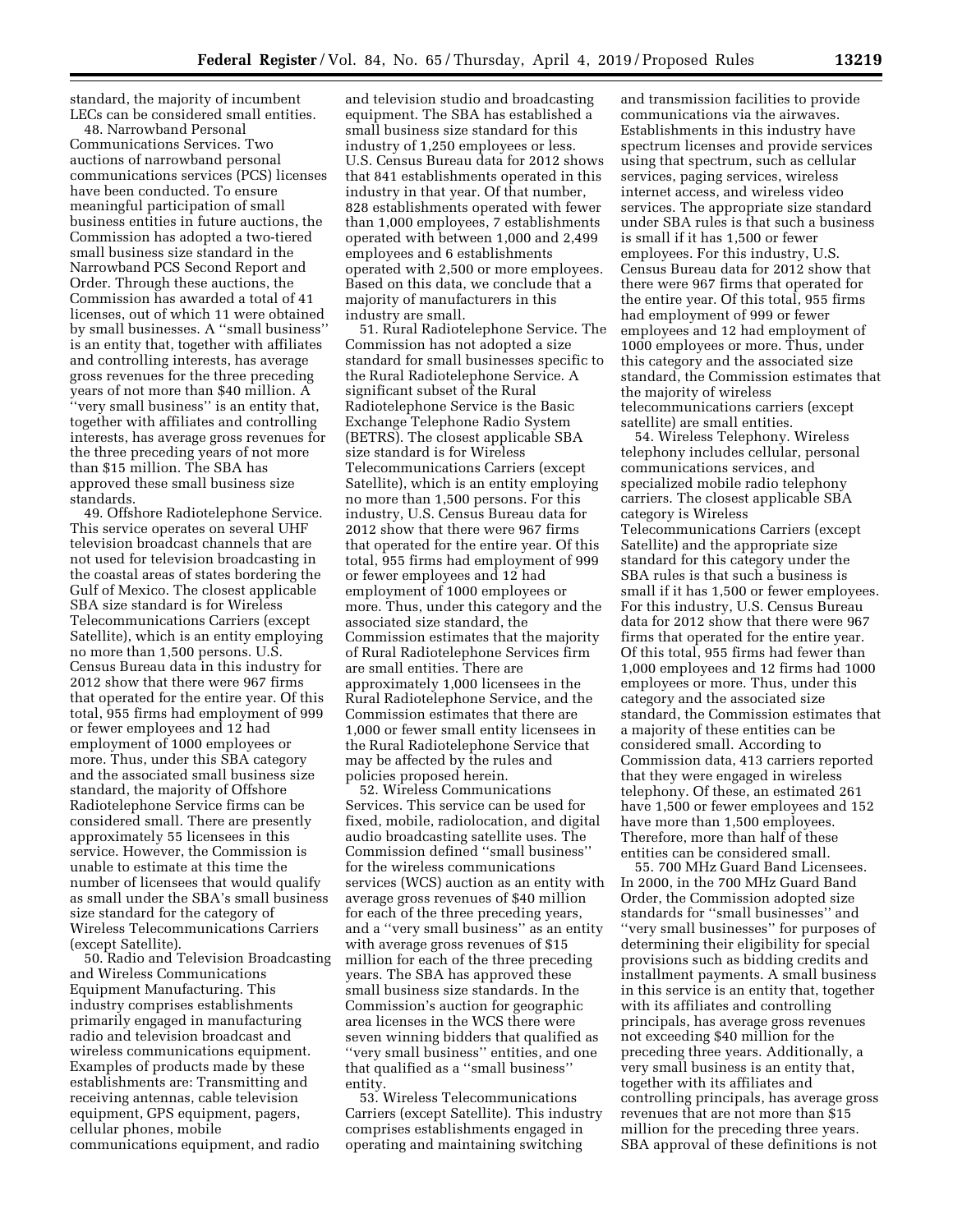required. An auction of 52 Major Economic Area licenses commenced on September 6, 2000 and closed on September 21, 2000. Of the 104 licenses auctioned, 96 licenses were sold to nine bidders. Five of these bidders were small businesses that won a total of 26 licenses. A second auction of 700 MHz Guard Band licenses commenced on February 13, 2001 and closed on February 21, 2001. All eight of the licenses auctioned were sold to three bidders. One of these bidders was a small business that won a total of two licenses.

56. Lower 700 MHz Band Licenses. The Commission previously adopted criteria for defining three groups of small businesses for purposes of determining their eligibility for special provisions such as bidding credits. The Commission defined a ''small business'' as an entity that, together with its affiliates and controlling principals, has average gross revenues not exceeding \$40 million for the preceding three years. A ''very small business'' is defined as an entity that, together with its affiliates and controlling principals, has average gross revenues that are not more than \$15 million for the preceding three years. Additionally, the lower 700 MHz Service had a third category of small business status for Metropolitan/ Rural Service Area (MSA/RSA) licenses—''entrepreneur''—which is defined as an entity that, together with its affiliates and controlling principals, has average gross revenues that are not more than \$3 million for the preceding three years. The SBA approved these small size standards. An auction of 740 licenses (one license in each of the 734 MSAs/RSAs and one license in each of the six Economic Area Groupings (EAGs)) commenced on August 27, 2002 and closed on September 18, 2002. Of the 740 licenses available for auction, 484 licenses were won by 102 winning bidders. Seventy-two of the winning bidders claimed small business, very small business or entrepreneur status and won a total of 329 licenses. A second auction commenced on May 28, 2003, closed on June 13, 2003, and included 256 licenses: 5 EAG licenses and 476 Cellular Market Area licenses. Seventeen winning bidders claimed small or very small business status and won 60 licenses, and nine winning bidders claimed entrepreneur status and won 154 licenses. On July 26, 2005, the Commission completed an auction of 5 licenses in the Lower 700 MHz band (Auction No. 60). There were three winning bidders for five licenses. All three winning bidders claimed small business status.

57. In 2007, the Commission reexamined its rules governing the 700 MHz band in the 700 MHz Second Report and Order. An auction of 700 MHz licenses commenced January 24, 2008, and closed on March 18, 2008, which included: 176 Economic Area licenses in the A-Block, 734 Cellular Market Area licenses in the B-Block, and 176 EA licenses in the E-Block. Twenty winning bidders, claiming small business status (those with attributable average annual gross revenues that exceed \$15 million and do not exceed \$40 million for the preceding three years) won 49 licenses. Thirty-three winning bidders claiming very small business status (those with attributable average annual gross revenues that do not exceed \$15 million for the preceding three years) won 325 licenses.

58. Upper 700 MHz Band Licenses. In the 700 MHz Second Report and Order, the Commission revised its rules regarding Upper 700 MHz licenses. On January 24, 2008, the Commission commenced Auction 73 in which several licenses in the Upper 700 MHz band were available for licensing: 12 Regional Economic Area Grouping licenses in the C Block, and one nationwide license in the D Block. The auction concluded on March 18, 2008, with 3 winning bidders claiming very small business status (those with attributable average annual gross revenues that do not exceed \$15 million for the preceding three years) and winning five licenses.

59. Wireless Resellers. The SBA has not developed a small business size standard specifically for Wireless Resellers. The SBA category of Telecommunications Resellers is the closest NAICS code category for wireless resellers. The Telecommunications Resellers industry comprises establishments engaged in purchasing access and network capacity from owners and operators of telecommunications networks and reselling wired and wireless telecommunications services (except satellite) to businesses and households. Establishments in this industry resell telecommunications; they do not operate transmission facilities and infrastructure. Mobile virtual network operators (MVNOs) are included in this industry. Under the SBA's size standard, such a business is small if it has 1,500 or fewer employees. U.S. Census Bureau data for 2012 show that 1,341 firms provided resale services for the entire year. Of that number, all operated with fewer than 1,000 employees. Thus, under this category and the associated small business size standard, the majority of these resellers

can be considered small entities. According to Commission data, 213 carriers have reported that they are engaged in the provision of local resale services. Of these, an estimated 211 have 1,500 or fewer employees. Consequently, the Commission estimates that the majority of Wireless Resellers are small entities.

### b. Equipment Manufacturers

60. Radio and Television Broadcasting and Wireless Communications Equipment Manufacturing. This industry comprises establishments primarily engaged in manufacturing radio and television broadcast and wireless communications equipment. Examples of products made by these establishments are: Transmitting and receiving antennas, cable television equipment, GPS equipment, pagers, cellular phones, mobile communications equipment, and radio and television studio and broadcasting equipment. The SBA has established a size standard for this industry of 1,250 employees or less. U.S. Census data for 2012 shows that 841 establishments operated in this industry in that year. Of that number, 828 establishments operated with fewer than 1,000 employees, 7 establishments operated with between 1,000 and 2,499 employees and 6 establishments operated with 2,500 or more employees. Based on this data, we conclude that a majority of manufacturers in this industry can be considered small.

61. Semiconductor and Related Device Manufacturing. This industry comprises establishments primarily engaged in manufacturing semiconductors and related solid state devices. Examples of products made by these establishments are integrated circuits, memory chips, microprocessors, diodes, transistors, solar cells and other optoelectronic devices. The SBA has developed a small business size standard for Semiconductor and Related Device Manufacturing, which consists of all such companies having 1,250 or fewer employees. U.S. Census Bureau data for 2012 show that there were 862 establishments that operated that year. Of this total, 843 operated with fewer than 1,000 employees. Thus, under this size standard, the majority of firms in this industry can be considered small.

## *D. Description of Projected Reporting, Recordkeeping, and Other Compliance Requirements for Small Entities*

62. The Notice proposes and seeks comment on a z-axis (vertical) location accuracy metric that will, if adopted, affect the reporting, recordkeeping and/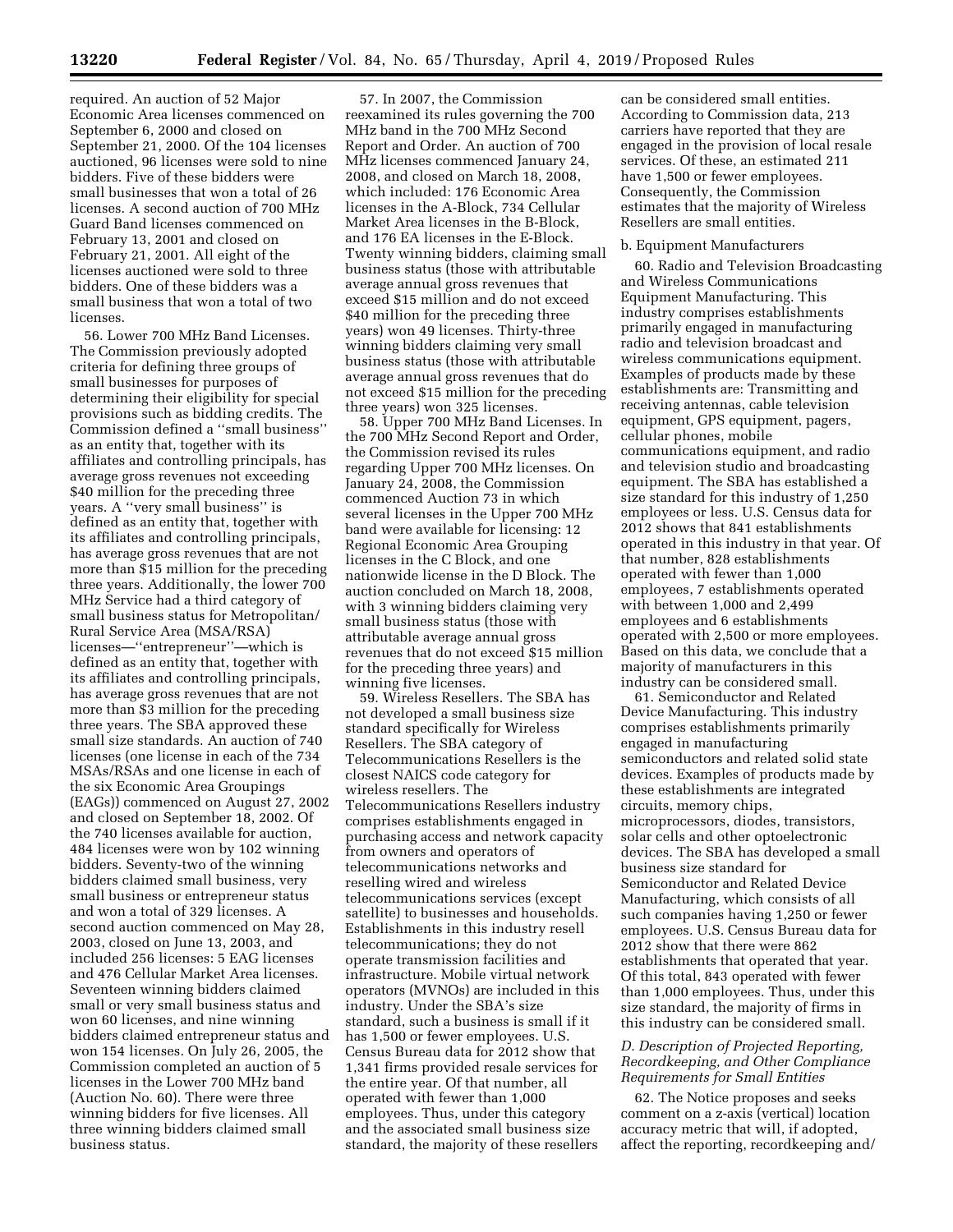or other compliance requirements of nationwide and non-nationwide CMRS providers, including small businesses. Under the current rules, by 2021, nationwide CMRS providers must deploy either (1) dispatchable location, or (2) z-axis technology that achieves the Commission-approved z-axis metric, which metric is yet to be adopted, in each of the top 25 Cellular Market Areas. CMRS providers must deploy z-axis technology to cover 80 percent of the Cellular Market Areas population if z-axis technology is used. By 2021, nationwide CMRS providers must deploy dispatchable location or z-axis technology pursuant to the metric that will be adopted by the Commission in each of the top 50 Cellular Market Areas. Non-nationwide carriers, including resellers, that serve any of the top 25 or 50 CMAs will have an additional year to meet the two benchmarks (*i.e.,* until 2022 for the top 25 Cellular Market Areas and 2024 for the top 50 Cellular Market Areas). Thus, under the Commission's proposal, CMRS nationwide and non-nationwide CMRS providers that deploy z-axis technology will be required to provide vertical location information within 3 meters under the Commission's existing timelines. As alternatives, we seek comment on different metrics of two or five meters, as well as potentially revised time frames depending on the precision of the metric adopted.

63. We have tentatively concluded, based on the z-axis solution test results and other comments, that a metric of 3 meters for 80% of indoor calls is technically achievable and that z-axis solutions capable of meeting this metric can be deployed within the timeframes established in the rules. As described further below, we also have tentatively concluded that the cost of compliance with the 3-meter metric is relatively low. Small entities may incur costs associated with software and/or hardware changes and may need to employ engineers or other experts in order to comply with the proposal in the Notice. However, the technology solution a small entity chooses to implement the requirement will determine the nature of the costs it incurs.

64. We anticipate that small entities would have a choice of vendors with z-axis technology solutions, which will lessen their costs to comply with the proposed rule, if adopted. One of the vendors that participated in Stage Z testing, NextNav, asserts that its z-axis solution requires only software changes to be made to each handset could be made available for a nominal cost that amounts to significantly less than a

penny per month per handset. Another test vendor, Polaris, asserts that its solution is instantly available and deployable throughout a carrier's nationwide network. Polaris also asserts that its solution is ''objectively affordable'' because it is software-based, does not require hardware in networks or markets, and ''does not require anything special in devices beyond implementation of adopted 3GPP and OMA standards.'' Further, with the addition of vertical location technologies and vendors into the market, small entities will have more implementation options, which could further reduce their cost of compliance. As noted above, Google has announced that it has developed and is deploying its Emergency Location System (ELS) in the U.S. for Android devices. Google states that ELS is ''a supplemental service that sends enhanced location directly from Android handsets to emergency services when an emergency call is placed.'' Google also states that ELS is part of the Android operating system and does not require any special hardware or updates. Moreover, as the Commission noted in the Fourth Report and Order, we continue to expect that these technology costs will decline as demand grows.

## *E. Steps Taken To Minimize the Significant Economic Impact on Small Entities, and Significant Alternatives Considered*

65. The RFA requires an agency to describe any significant alternatives that it has considered in reaching its proposed approach, which may include the following four alternatives (among others): (1) The establishment of differing compliance or reporting requirements or timetables that take into account the resources available to small entities; (2) the clarification, consolidation, or simplification of compliance or reporting requirements under the rule for small entities; (3) the use of performance, rather than design, standards; and (4) an exemption from coverage of the rule, or any part thereof, for small entities.

66. Based on a comparison of the benefits and costs to alternatives metrics, the Commission believes that the 3-meter metric that it proposes to adopt is the most cost-effective option for achieving the Commission's objectives in this proceeding while avoiding undue burdens on all entities. The metric should benefit all entities by giving certainty in selecting an option for complying with the Commission's rules. While the rule proposed in the Notice would apply to all nationwide and non-nationwide CMRS in the same

manner, the Commission has already taken steps to accommodate smaller non-nationwide CMRS providers by supplying additional time to comply with any vertical location accuracy benchmarks ultimately adopted by the Commission. The rules also already establish that nationwide and nonnationwide CMRS providers may choose to provide dispatchable location or deploy z-axis technology; and they give non-nationwide CMRS providers an additional year to comply with the Commission's z-axis benchmarks. In addition, the proposed rule gives small entities the freedom to choose a solution that best fits their financial situation, rather than imposing a specific z-axis technology solution, which should minimize the economic impact on these entities. The Commission does not believe that the costs and/or administrative burdens associated with the proposed rule would unduly burden small entities and expects to more fully consider the economic impact and alternatives for small entities following the review of comments filed in response to the Notice. The metric the Commission proposes to adopt should benefit all entities by giving certainty in selecting an option for complying with the Commission's rules. Many CMRS providers likely would be able to avoid unnecessary costs by knowing that the Commission has chosen an accuracy metric of 3 meters, which means they don't have to make an expensive attempt to satisfy a 2-meter metric by the implementation date specified in the rules. All CMRS providers, including small entities, should benefit from the scale economies provided to phone manufacturers who would be able to provision all phones to the same 3-meter standard adopted by the Commission. As alternatives, we seek comment on different metrics of two or five meters, as well as potentially revised time frames depending on the precision of the metric adopted.

*F. Federal Rules That May Duplicate, Overlap, or Conflict With the Proposed Rules* 

#### 67. None.

### **V. Ordering Clauses**

68. Accordingly, *it is ordered*, pursuant to Sections 1, 2, 4(i), 7, 10, 201, 214, 222, 251(e), 301, 302, 303, 307, 309, 316, and 332, of the Communications Act of 1934, 47 U.S.C. 151, 152(a), 154(i), 157, 160, 201, 214, 222, 251(e), 301, 302, 303, 307, 309, 316, 332; the Wireless Communications and Public Safety Act of 1999, Public Law 106–81, 47 U.S.C. 615 note, 615, 615a, 615b; and Section 106 of the Twenty